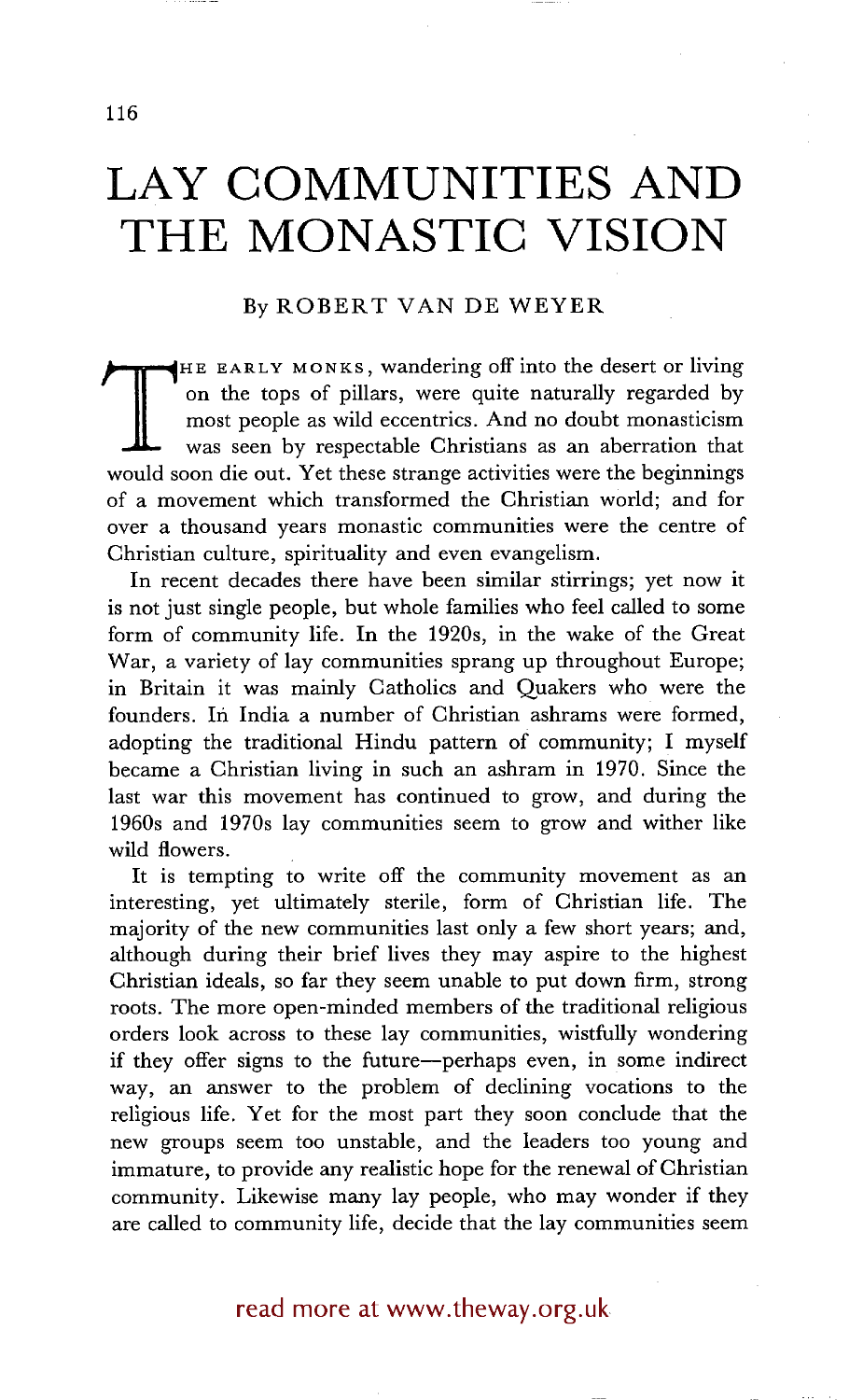to demand such a degree of commitment and such high spiritual standards that they draw back from joining--prefering the safety and comfort of a pew in a parish church.

But, just as men like Pachomius, Cassian and Benedict, with their gentle wisdom and firm, down-to-earth leadership, created stable patterns of monastic life which have lasted for many centuries, so the lay communities are now searching for a greater permanence and security. We are in a critical phase. If the lay communities cannot find stability, then the movement will surely die; indeed the number of new communities being formed has diminished considerably in the past decade, which suggests that the initial enthusiasm has already waned. Yet if we can find patterns of community life to which ordinary families and single people can feel able to commit themselves, then the coming century will see an extraordinary flowering of lay communities-which will be as important to the life and spirit of the Church as the monasteries were of old.

The question, then, for all those concerned for lay community life is: what are the essential elements of such stability? More particularly, what lessons can we learn from the monastic experience, and in what way should the lay communities differ from the traditional monastery?

#### *Types of Christian community*

From the early centuries of the Church one can discern three forms of Christian corporate life. The first, and numerically by far the most important, is that of the neighbourhood church. The members live in ordinary houses, work in normal jobs, and in all external matters are indistinguishable from those around them; and they meet each Sunday for worship, and perhaps once or twice during the week. The second is, of course, that of the monastic community. In its extreme form the monks or nuns live entirely cut off from the world, in the midst of the desert or behind a wall; in the form which has become most common since the sixteenth century, the communities are dedicated to some particular ministry, such as teaching or nursing.

At times these two main types of Christian life have been in conflict. Monks have been contemptuous of the worldliness of the wider Church, and indeed it was partly in reaction to the growing wealth and political power of the Church that monks first trekked into the desert; also for many centuries family life was regarded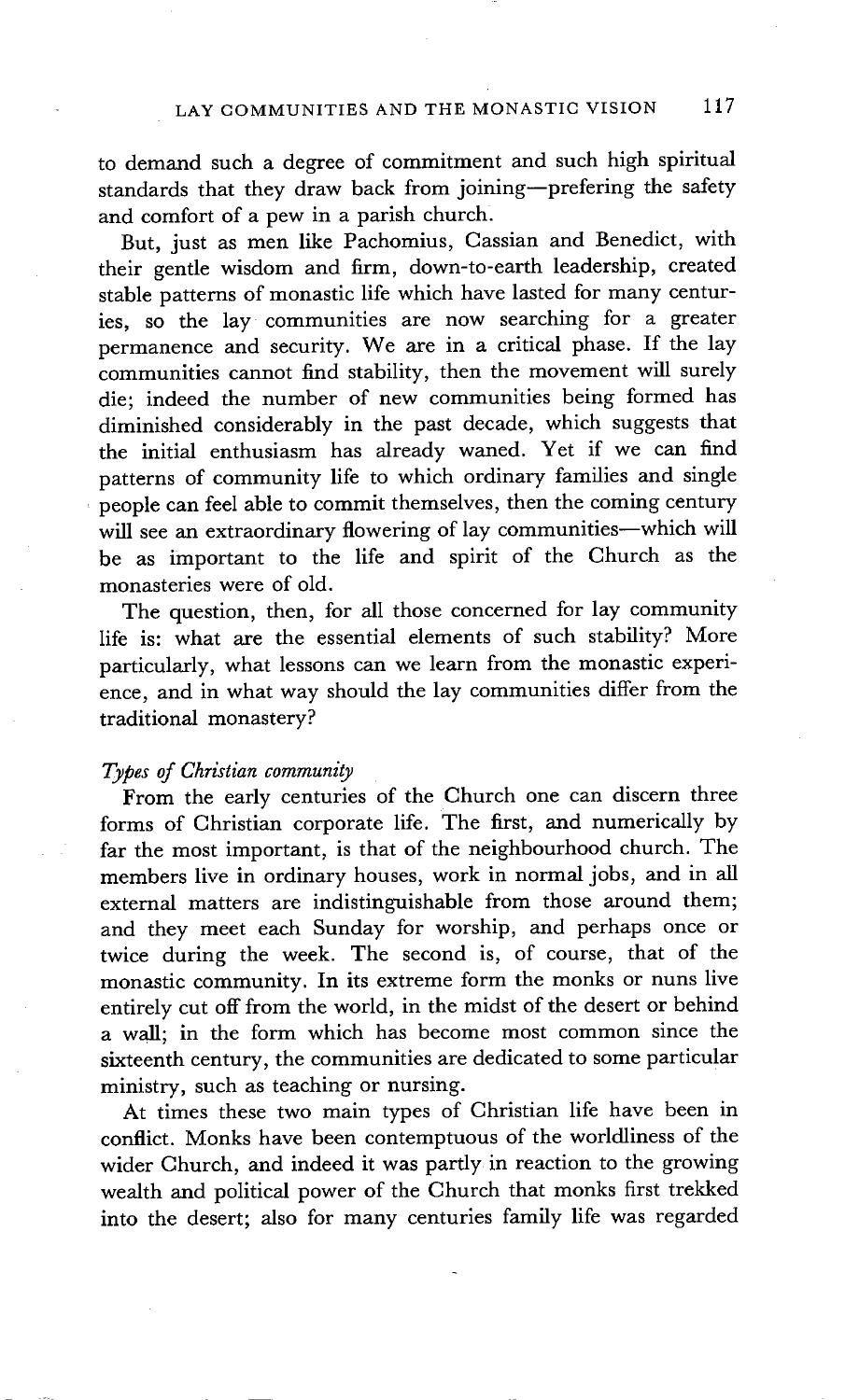as morally and spiritually inferior to the celibate life of the monk. On the other hand, lay people have often accused monks and nuns of escapism, retreating from the world in order to avoid its demands. Yet happily the two ways of life have more frequently been seen as complementary. In a self-sufficient monastery the gospel can govern every aspect of daily life, and so monastic community can be a living witness of the social and economic, as well as the spiritual, ideals of Christianity. This in turn can inspire and guide the ordinary Christian in applying the gospel to the secular world in which he lives and works.

The lay community comes between these two main traditions. Although the present century has seen a rapid growth in lay communities, there are many examples further back in history. Nicholas Ferrar at Little Gidding established a community in the early-seventeeth century based on his own extended family; a century earlier radical Protestant communities formed in Europe, whose modern descendents are the Mennonites and Hutterites still flourishing in North America; and in the Middle Ages the Third Orders of Francis and Dominic were attempts to bridge the gulf between monastic and lay life. Arguably the first Church in Jerusalem, described in the early chapters of the Book of Acts, was a lay community in which families living in the world met daily for prayer, and shared meals and possessions.

The challenge of lay community life is to hold fast to the vision embodied in the monastery, and yet remain within the world. When lay communities fail it is because they veer too far in one direction or the other: they become too similar to monasteries, and so erode the independence which families within them need; or they lose sight of the monastic vision, at best merging into ordinary parish life, or at worst becoming another Christian sect. If lay communities are to succeed they must study carefully and critically the monastic traditions, taking to themselves those parts which realistically can be applied to a group of families, and discarding the rest.

#### *Reasons for failure*

The majority of those who start lay communities have little or no direct knowledge of the Rule of St Benedict; yet to a surprising degree they try to create communities in imitation of Benedictine monasteries. And, although there is much wisdom in Benedict's Rule that can be applied to lay communities, the structure he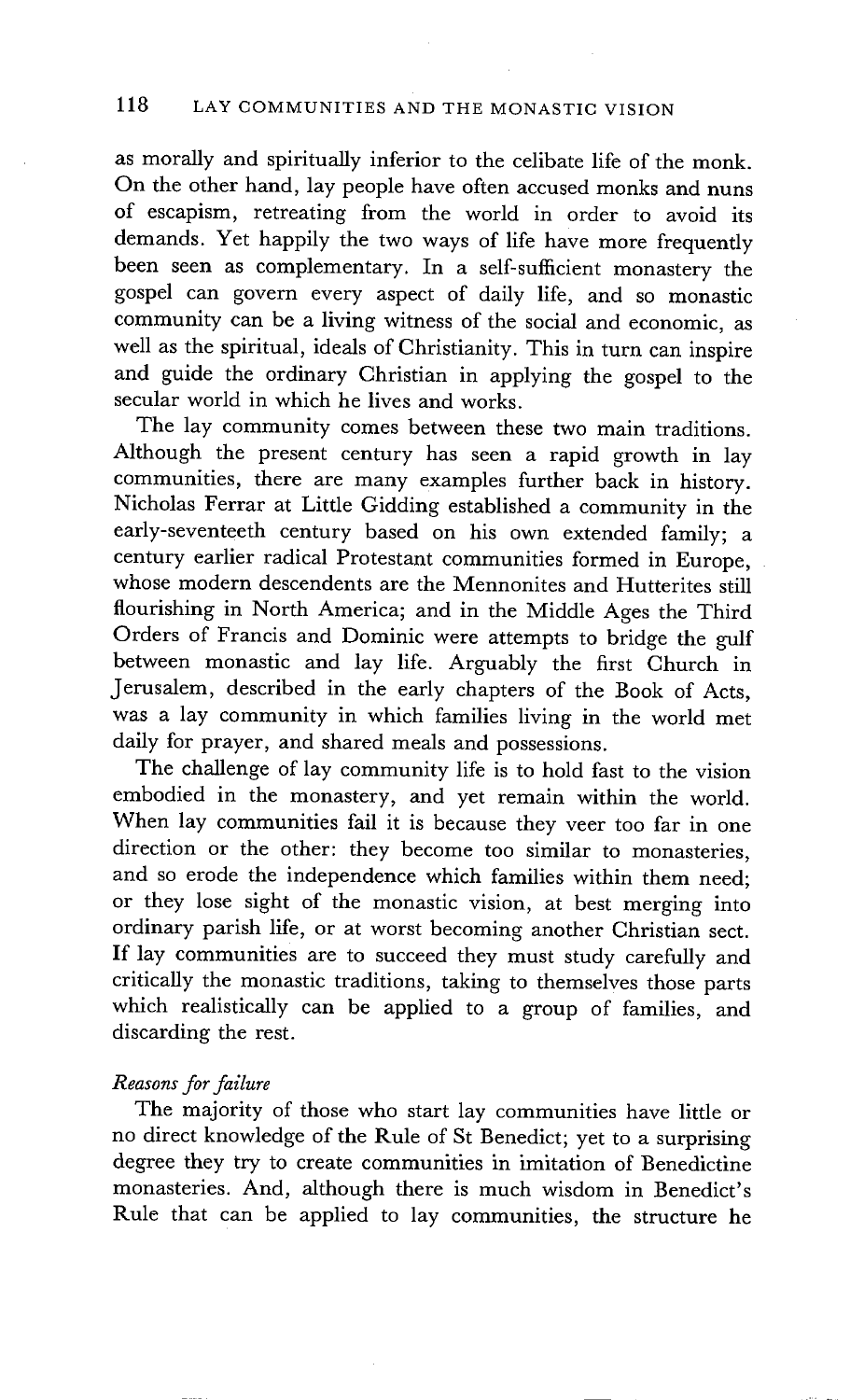prescribes is far too rigid and communal for groups of families. This uncritical and largely unconscious acceptance of the Benedictine tradition is the underlying reason for the failure of many lay communities.

In practice it leads to three related sources of tension. The first concerns leadership. Lay communities are often started by charismatic leaders who take to themselves all the authority of the Benedictine abbot. And while this may be necessary in the formative stages-and the leaders' charism may be precisely what attracts new members--it soon becomes stifling. Families in particular feel that their own freedom to make decisions for themselves--to decide how to bring up their children, what style of home life they want, and so on--is being suppressed. Typically, to constrain the leaders' power, the community tries to establish some corporate method of reaching decisions, such as frequent meetings of the members to which matters of common interest must be referred. But this simply replaces one tyranny with another more cumbersome one in which families become answerable to the whole group.

The second problem is the use of money and other material resources. People readily assume that community life means a common purse, so members pool their income and wealth. At first all may go well; then quickly the community finds itself caught in an impossible dilemma, either of accepting dire poverty, or of being forced to create a central authority which is responsible for all economic decisions. A common purse deprives the individual family of the choice of how to spend their income; but, even more importantly, it breaks the link between individual effort and material reward. Thus if an individual works less hard, or changes his job to one with a lower income, it is the community as a whole rather than his own family, which suffers. Visitors to lay communities are often appalled by the squalor into which families have descended; and those communities which adopt some form of central control of people's material activities find themselves bogged" down in all the bureaucratic problems that bedevil centrally planned economies. It may sound far-fetched, but a lay community can easily become a living parable of the perils of Soviet-style government!

The third problem is the emotional stresses of a highly communal lifestyle. Monasteries have long since learnt ways of reducing social contact between members who are living in such close proximity-silent meals, limited period of 'recreation', and so on. But such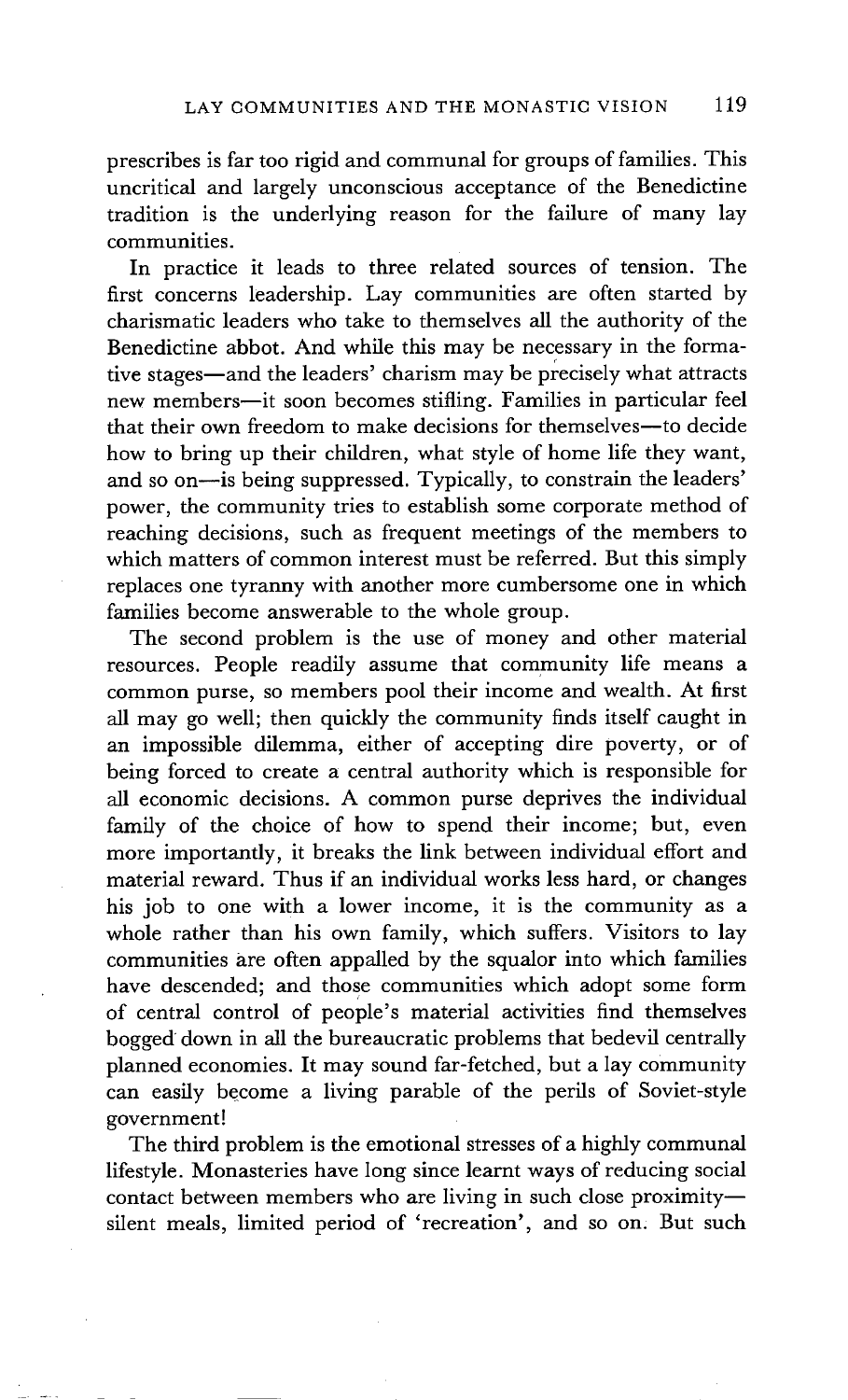methods cannot easily be applied to married couples, let alone children. So lay communities whose meals are shared, and, worse still, where the members live together in a single house, soon become emotional hot-houses. It is not uncommon for a punch bag, with a human face painted on the front, to be installed in an outbuilding on which members can vent their feelings! And, of course, as monastic leaders have always known, where men and women live too closely together sexual attachments soon developand many lay communities have fallen apart amidst the debris of broken marriages.

But, while a slavish imitation of the Benedictine pattern carries dangers which soon become apparent, the temptation for a lay community to lose its initial zeal, and sink into a self-satisfied apathy, can poison the Church's life for generations. Most of the small Protestant sects started as some form of lay community, filled with the desire to emulate the first Christians in Jerusalem. Typically in the early years the new group grows quickly--just as the Jerusalem Church did--but as numbers expand so the vision of the founders becomes blurred by the more cautious counsels of the next generation of leaders. When difficult decisions have to be made, the easier path is taken; and soon the founders' ideals are reduced to a lifeless set of rules which members must keep. Within a few decades the brave new community has become yet another drab, inward-looking religious sect, stifling the creative spirit of its members.

#### *Pachomius and the modern community*

The original monks lived alone--as, indeed, the word 'monk' implies. As someone once remarked, it is typical of Christianity that the best way they found to be solitary was to form communities! So it was Pachomius who first established a loose-knit form of corporate life, in which monks came together for daily work and worship--and it was this pattern that the Celtic monks in Britain imitated. Benedict's Rule, written about a century later, describes a much stricter and more communal way of life than Pachomius ever envisaged; and this suggests that the Pachomian community may offer a better model for lay communities to follow.

It was in this belief that I spent nine months in Ethiopia, in 1972-73, studying the llfe of the monasteries there. Uniquely amongst the countries where Pachomian monasticism first flourished, Ethiopia escaped Muslim occupation; so for fifteen centuries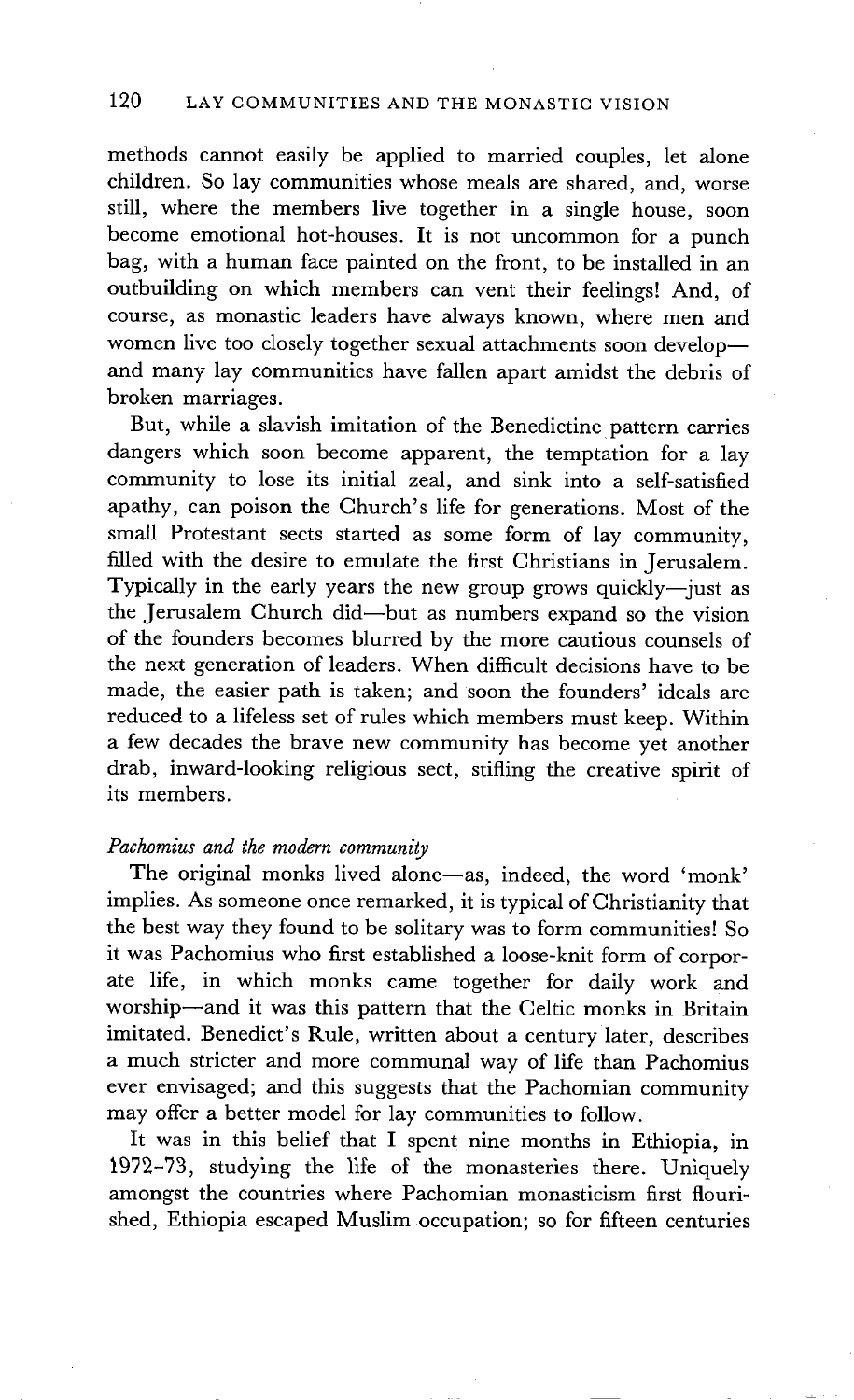monastic life there has continued uninterrupted. The monks continue to follow what they call 'the way of Pachomius'; and after a detailed study of eighteen monasteries we concluded that their pattern of life is remarkably similar to what we know from early manuscripts of the Pachomian monasteries. More importantly, the lessons learnt there we have applied directly to the lay community based at Little Gidding-and, in so far as we have remained faithful to the Pachomian model, things have worked well.

The Ethiopian monastery--like its western counterpart-is usually situated in some spectacular location: on top of a steepsided mountain, at the base of a deep gorge, or even along a narrow ledge on a sheer cliff. But apart from this the monastery looks like an ordinary peasant village: each monk has his own stone hut, with a small garden where he grows vegetables for himself, and in the middle is the church and a large hall. There is a communal meal in the hall every Sunday and on feast days, but otherwise the monks eat alone. They come together only once a day for worship, and each monk has his own discipline of private prayer to suit his needs. They do, however, meet casually during the day-as people in a village would--and in the evenings groups of monks may get together to chat. Thus the individual monk has a high degree of independence, within the framework of a simple pattern of life. They are also free to leave their monastery and live elsewhere: their commitment is to the monastic way of life, rather than to any particular monastery.

The most striking aspect of the Ethiopian monastery, however, is the structure of leadership-especially for someone accustomed to the hierarchical structure of western religious life. There are two distinct types of leader: firstly the *komas,* generally older monks who act as spiritual directors, and who are chosen with the unanimous consent of the whole community; each monk is assigned to a particular *komas*. Secondly the managers—the abbot, the cellarer, and so on--who are appointed by the *komas;* they are usually young, energetic monks, whose task is to organize the practical aspects of the community. This division of leadership has spared the Ethiopian monastery the corruption and apathy which poisoned medieval monasticism in Europe, and has enabled it to maintain its vitality: neither spiritual directors nor the abbot are able to accumulate excessive power; and able, young monks, with fresh ideas, are quickly incorporated into the community's leadership.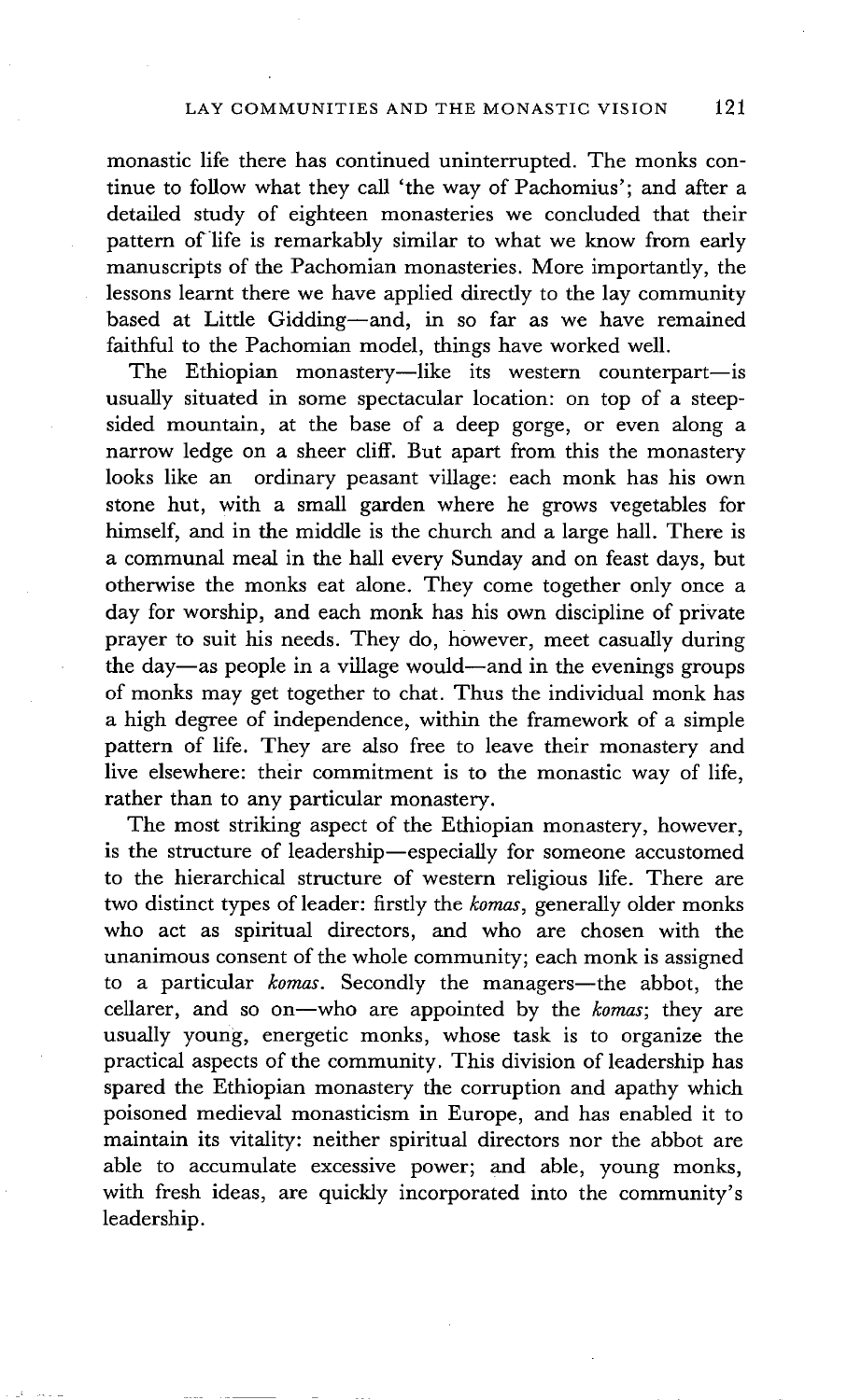## 122 LAY COMMUNITIES AND THE MONASTIC VISION

The way of life of the Ethiopian monastery can be transferred almost exactly to the modern lay community. From the outset at Little Gidding we have ensured that each family and single person has their own house or flat in which they can cook for themselves; and, as part of our Rule, we commit ourselves to only one common meal each week. We meet once a day for prayer-a routine which even a busy mother can usually manage—and in addition families and individuals may have their own discipline of private prayer. The community has some common work, such as running a small farm, but many members have outside jobs; and everyone is free to decide for themselves their own pattern of work. Although the community was founded at Little Gidding--and for the first ten years all its members lived there—the commitment which members make is to the Rule of Life, not to a particular place; thus more recently some members have left Little Gidding to form a new branch in a nearby village.

We have also imitated the Ethiopian structure of leadership. We have pastors who are the 'spiritual leaders', and managers in charge of the various practical spheres of the community. This reflects also the structure which the first community in Jerusalem adopted. Initially the apostles were both the spiritual leaders, and also managed the Church's affairs. But increasingly, as numbers grew, the apostles found themselves unable to perform both roles; and their spiritual authority as preachers was being undermined by their incompetence as managers. Thus 'deacons' were appointed to manage the Church, leaving the apostles free for their spiritual ministry. It is the structure too which in principle both the Anglican and Methodist Churches follow, with their division between priest and churchwarden, minister and steward. Yet, just as priests and ministers often find themselves taking on the material management of their churches, so too we find that the dividing line easily becomes blurred, with pastors taking over the role of managers, and so acquiring undue authority. The Ethiopian monastery is well aware of this danger, and so chooses as *komas* only those who are free of all personal ambition for power and status; it is a lesson which lay communities too must learn at their peril.

#### *Community and mission*

In the early centuries of the Church the monasteries played a major role in spreading the gospel. In Ethiopia monks who had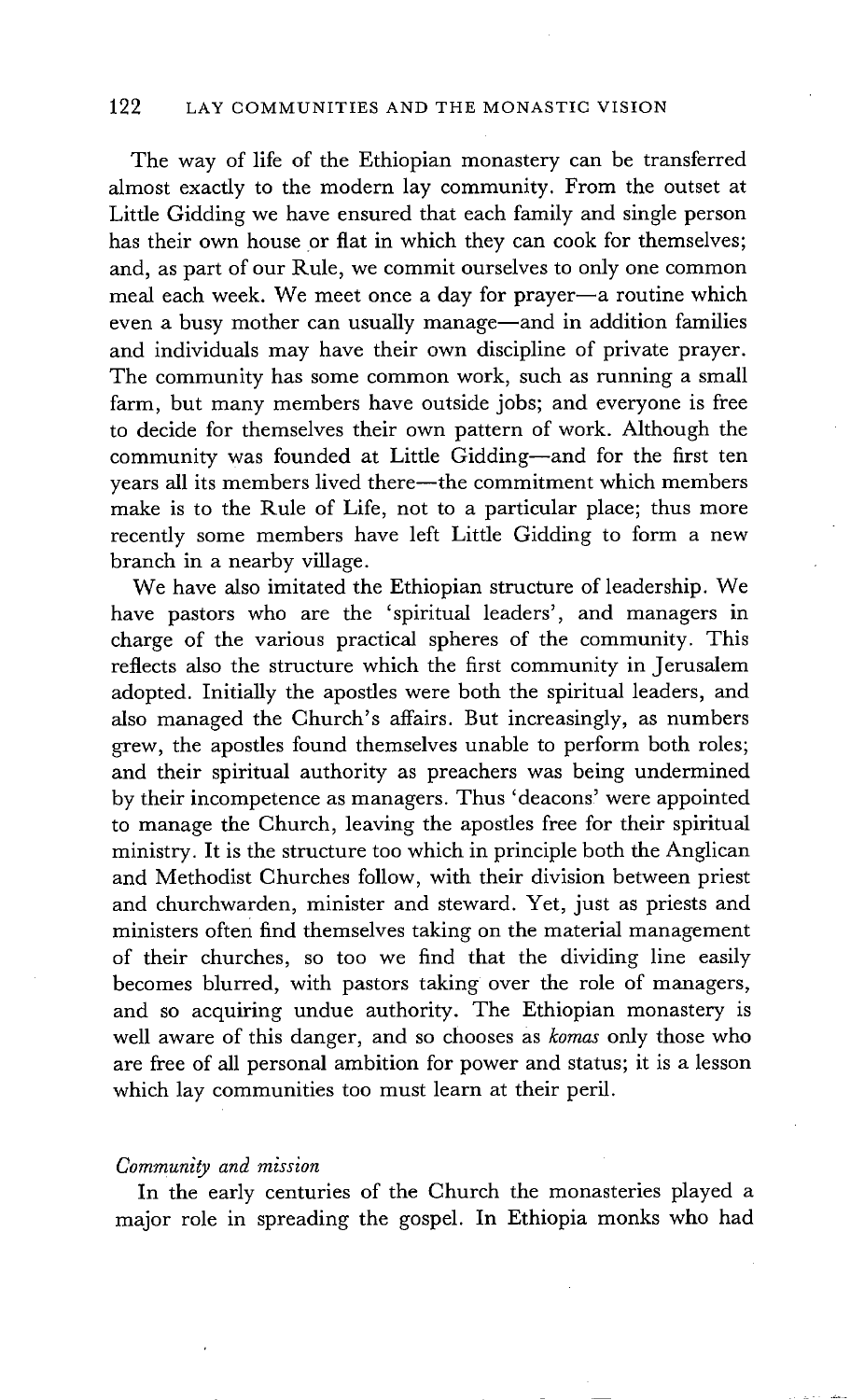trained in the Pachomian monasteries in Egypt formed communities dotted round the countryside: they offered to educate the young men in the locality, who in turn often became priests and established churches in their villages. Likewise in the British Isles it was the Celtic monks who were the most vigorous evangelists.

In the twenty-first century the new lay communities may play a similar role in the renewal of Christian life in the West. Already most people are neither church-goers themselves, nor have they had any contact with Christianity as children; so the majority is as ignorant of the gospel--and perhaps therefore as free of prejudice against it-as an Ethiopian peasant in the fifth century. While the spiritual life of our parish churches is as healthy and vigorous as it ever has been, history shows that the parish church is by itself an inadequate vehicle for mission. To the outsider all that is visible is a group of people performing strange rituals and ceremonies; and in everyday life the effects of the gospel on people's behaviour is not immediately obvious. A community, on the other hand, is a far more visible embodiment of the gospel, since in a particular place and amongst a particular group of people the gospel can be applied to every sphere of life. That was how the early monasteries could make such a profound moral impression on people; and in our own time lay communities could do the same--all the more so, perhaps, since it is ordinary families, as well as single people, who belong to them.

Yet if the lay community movement is to rise to this challenge, it has to grow from wild adolescence to stable maturity. Community life may be less exciting and less heroic in the future than in the past; but its witness to the eternal truths of the gospel, as members relate to ordinary and unheroic people, will be far stronger. And to make this transition from adolescence to adulthood the lay community must look closely at its spiritual forebears, the monasteries. In the West it is the Benedictine tradition which has shaped our ideas about Christian community; and the Benedictine Rule, with its gentle wisdom and tolerance of human frailty, has much to teach the modern community. But, for the basic form and structure of community life, we need to go back beyond the Benedictine monastery to the original vision of Pachomius. Our experience is that, to a remarkable extent, this offers the blueprint for a modern lay community. If those remote, seemingly insignificant communities in the Egyptian desert could within a few decades inspire imitators as far afield as Britain and Ethiopia, it is surely